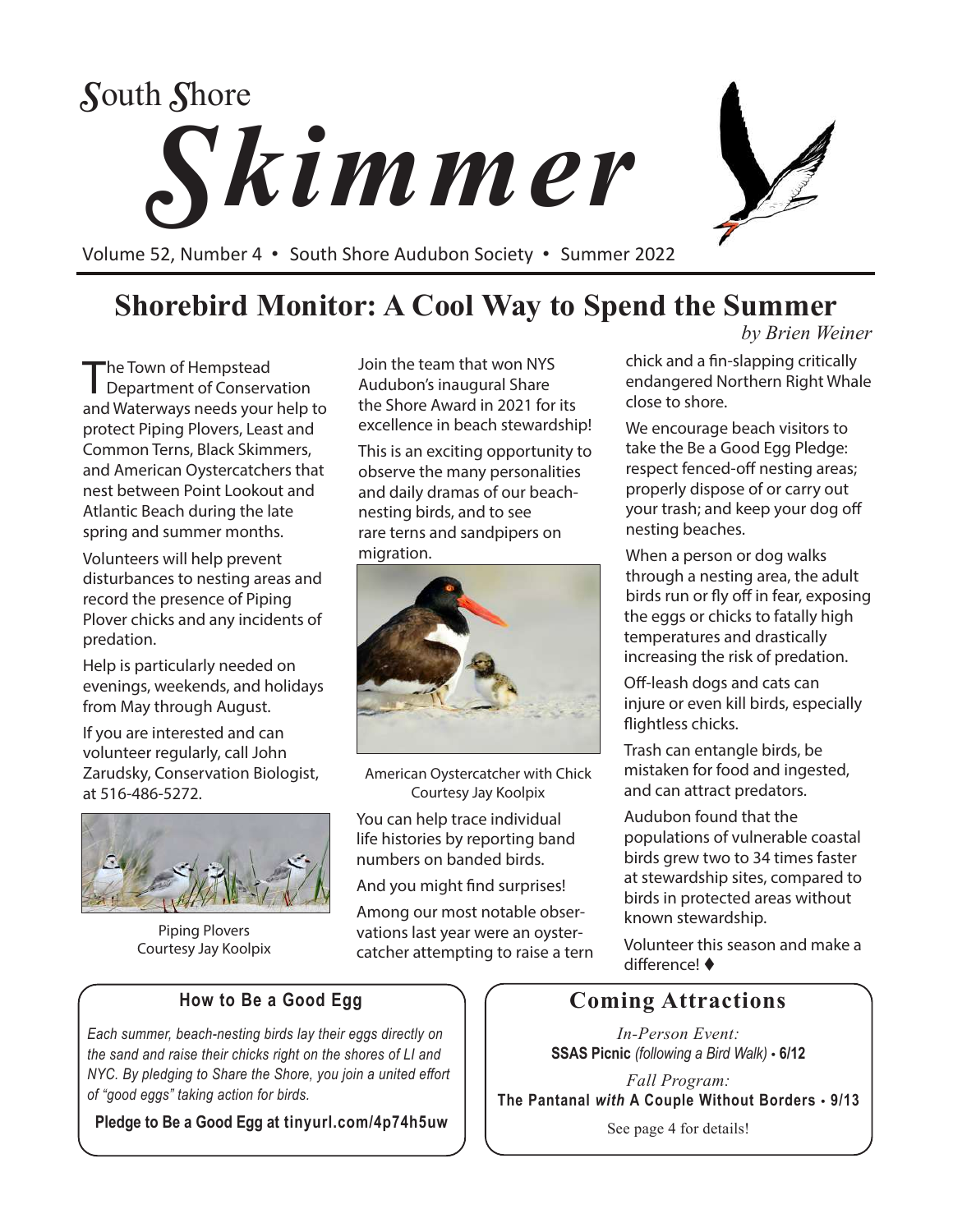#### *South Shore Skimmer* **Editor-in-Chief:** Alene Scoblete alene.scoblete@gmail.com **Managing Editor**: Frank Scoblete frank.scoblete@gmail.com *Contributors* Betty Borowsky Jim Brown Louise DeCesare Guy Jacob Joe Landesberg Brien Weiner *Table of Contents* **News** Shorebird Monitors, Front Page Bird Sanctuary Update, p. 7 **Columns** On the Record, p. 3 Insights, p. 5 Scobe Squawks, p. 5 Borowsky Report, p. 6 Through Guy's Eyes, p. 6 Going Native, p. 7 The Wise Owl, p. 7 **Events** Bird Walks, p. 2 Programs, p. 4 **Of Interest** Be a Good Egg, Front Page Mission Statement, p. 2 Injured Wildlife Hotline, p. 2 Ads, pp. 2, 4 Community Bag Program, p. 4 Eco Tips & Tricks, p. 4 Amazon Smile, p. 7 Membership/Renewal Form, p. 8 Who's Who @ SSAS, p. 8 Page 2

The mission of the South Shore Audubon Society is to promote environmental education; conduct research pertaining to local bird populations, wildlife, and habitat; and to preserve and restore our environment through responsible activism for the

## *Bird Walks*

*by Joe Landesberg*



Join us on our Bird Walks! To register, text me your na<br>Jand contact information at 516-467-9498. We follow oin us on our Bird Walks! To register, text me your name COVID protocols in effect at time of walk. Bird Walks are free of charge and start at 9 AM. No walk if it rains. Text me regarding

questionable conditions.

#### **June:**

Sunday, 6/5: Jones Beach Coast Guard Station Parking Area Sunday, 6/12: Massapequa Preserve (Meet at east end of train station) Picnic to follow.

#### **August:**

Sunday, 8/21: Norman J. Levy Park & Preserve Saturday, 8/27: Oceanside Marine Nature Study Area

#### **September:**

Sunday, 9/4: Massapequa Preserve (Meet at east end of train station) Sunday, 9/11: Mill Pond Park (Bellmore/Wantagh) Sunday, 9/18: Jamaica Bay Wildlife Refuge Sunday, 9/25: Massapequa Lake (on Merrick Road)

#### **October:**

Saturday, 10/1: Oceanside Marine Nature Study Area

*For Future Bird Walks, check our website & Facebook page:* SSAudubon.org/bird-walks • Facebook.com/SSAudubon *Directions:* SSAudubon.org/directions.asp



Rehabilitating injured wildlife since 1982. **Injured Wildlife Hotline: (516) 674-0982** volunteersforwildlife.org



**benefit of both people and wildlife.** SSAS Post Office Statement—*South Shore Skimmer* is published quarterly by the South Shore **benefit** of both people and wildlife. Audubon Society, PO Box 31, Freeport, NY 11520.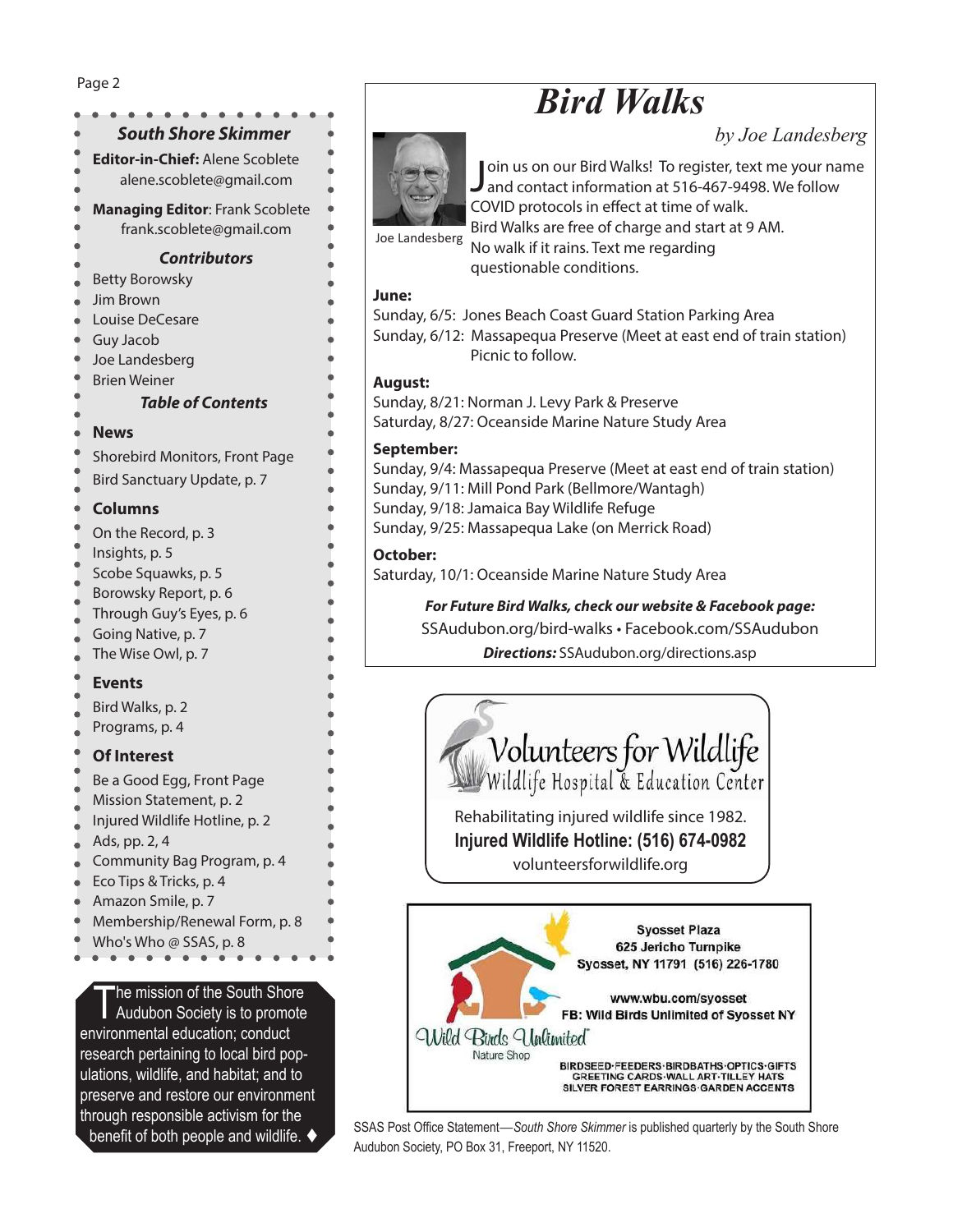### *On the Record***: Don Riepe**

*An Interview by Alene Scoblete*

*Don Riepe—naturalist, environmentalist, photographer, writer, and leader—has spent over four decades in and around Broad Channel and Jamaica Bay Wildlife Refuge (JBWR) focused on the history, wildlife, and management of the area. He currently heads the Jamaica Bay Restoration Project that aims to save New York from rising seas. Don's presentations for SSAS have included his stunning photographs that showcase the beauty of our local natural resources and highlight the challenges facing them.* 

Don Riepe

#### *How did your childhood in Ozone Park influence your career path?*

DR: Ozone Park is located near Aqueduct Racetrack and the Resort World Casino. When I was young it was a large 100 acre farm with lots of vegetables as well as open space and trees lining the edges. It was there that I developed a love of nature. In high school, I told the teachers that I wanted to become a Forest Ranger or a farmer. They thought I was crazy since I lived in an urban area.

#### *When did you recognize the impact of human activity on the environment?*

DR: When I was a teenager I noticed that all the open areas with trees, vacant lots, and farms were disappearing and I

thought that it was something that the adults should have protected.

Before long, there wasn't a square inch of open areas, as they were converted into malls, housing, and parking lots.

#### *What are your three favorite birds and why?*

DR: My three favorite birds are the Barn Owl, the Osprey, and the Black Skimmer.

I think Barn Owls are among the most beautiful of all raptors and they are struggling to find habitat in NYC. I put up large nest boxes in remote areas of the Bay and check them for young each year. There are at least five nesting pairs in Jamaica Bay.

There were no Ospreys in NYC in 1990. Since then, by providing nest platforms out in the marshes, there are now 25 nesting pairs in the Jamaica Bay area.

The Black Skimmers are so beautiful in flight and interesting to watch as they skim along the surface of the water trying to catch fish.

#### *How has photography played a role in your life?*

DR: I've always been interested in photography and joined a camera club in 1978. I've always said to people: If you don't have a photo of an activity or event—it didn't happen!

various other topics and have given photos of Jamaica Bay to all the agencies involved in restoration work. That made me popular and was a good source of networking.

I've used my photography skills to give talks on birds and

#### *How did Superstorm Sandy impact your life and work?*

DR: Superstorm Sandy brought five feet of water into my living room at high tide. Everything was destroyed and had to be replaced: the floors, walls, kitchen, bathroom, oil burner, electrical outlets, dock, etc.

The Bay wasn't impacted much except for the wildlife refuge trail which was breached. As a result, the West Pond became a tidal lagoon and it took five years for the National Park Service to rebuild the trail. The only other impact was

debris that washed up on marsh and upland shorelines.

The storm was hopefully a wake up call to everyone living along the coast. We must be prepared to rebuild our protective dunes and marshes, curtail future development,

fight for renewable energy, and if possible, elevate our homes well above the current storm tide lines.

#### *Of what achievement are you most proud in your role as manager of Jamaica Bay Wildlife Refuge?*

I'm proud of many achievements: educating thousands of young and old about wildlife issues and management, planting habitat for wildlife and people, and fully restoring Osprey and Barn Owl populations in Jamaica Bay.

#### *What is the current Jamaica Bay Wildlife Refuge Restoration Project and how can readers support it?*

Jamaica Bay needs to be actively managed in order to maintain habitats for wildlife and a place for people to visit. It is not the Grand Canyon; it is a severely disturbed ecosystem that needs constant attention and restoration.

Readers can support the JBWR Restoration Project by volunteering at shoreline cleanups and supporting the American Littoral Society restoration corps.

Visit: littoralsociety.org/jamaica-bay.html

Contact Don: don@littoralsociety.org.

**"If you don't have a photo of an activity or event it didn't happen!"**

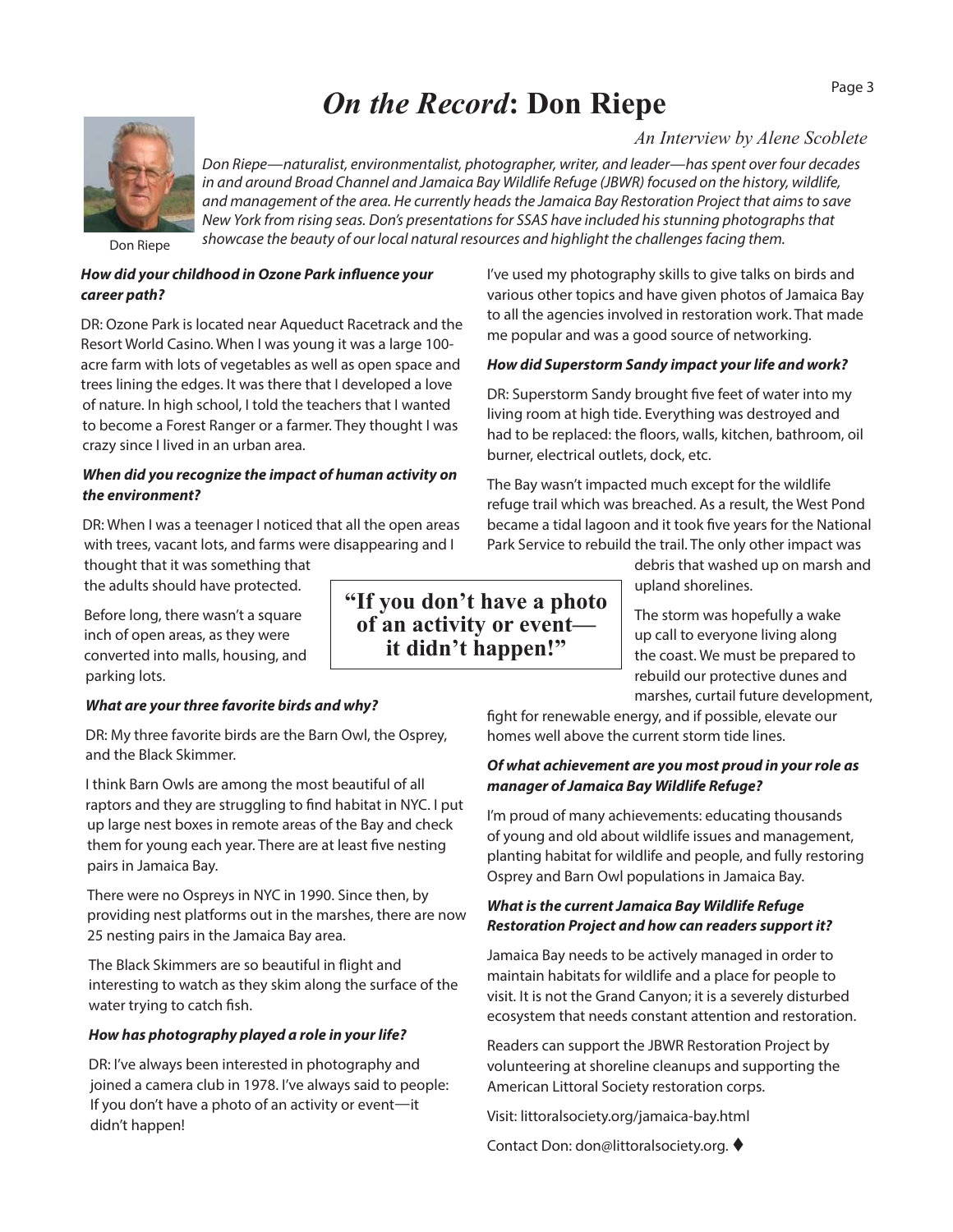### **Coming Attractions**

#### **SSAS Picnic Sunday, June 12 @ 11:30 AM → In-Person Event**

Bringing us together for the first time in over two years, the picnic will be in Brady Park, at Lakeshore Drive and Front Street in Massapequa Park, adjoining the Massapequa Preserve.

You can really make a day of it by first attending our bird walk that starts at 9 AM at Massapequa Preserve. The birders meet at the entrance at the east end of the train station.

Bring a cold lunch to the picnic. Individually wrapped snacks/desserts to share will be more than welcome. **SSAS will provide snacks, beverages, and prizes for our raffle and scavenger hunt.** 

RSVP to Marilynexpl@yahoo.com, or call (516) 799-7189.

Whether you go birding first or not, we hope to see you on June 12.

#### **The Pantanal** *with* **A Couple Without Borders Tuesday, September 13 @ 7:30 PM**

 *Format To Be Determined* 

The Pantanal is a magical place in the heart of South America that boasts the largest concentration of wildlife in the Western Hemisphere. Robyn and Paul will share their birding and wildlife adventures with us through their photos. They will speak about the region, conservation, travel to the area, the jaguar, birds, and other wildlife.



Robyn & Paul

Robyn & Paul are a local conservation-driven birding couple who explore the world and share it with their over 25K followers on Instagram—both virtually and with in-person meetups. These passionate birders participate in volunteer and community science projects and speak throughout the country. Robyn has a degree in biology and was a zookeeper for the Wildlife Conservation Society at the Bronx Zoo. Visit them on Instagram @acouplewithoutborders.

#### *More Programs Coming Your Way!* Find program updates & links on SSAudubon.org • facebook.com/SSAudubon

*All SSAS memberships expire in September. Use the membership form on the back page to join or renew.*

#### **Eco Tips & Tricks**

**•** Keep hydrated this summer by carrying a reusable water bottle of either glass or stainless steel to avoid the chemicals in plastic water bottles. The plastic tops on plastic water bottles may be the primary source of microplastics in the water.

• Bring your own reusable take-out containers to restaurants for leftovers to avoid disposable foam, plastic or paper containers. Even containers labeled "compostable" contain plasticizers that are likely toxic.

> **Email Eco Tips & Tricks to alene.scoblete@gmail.com**



Phone: (516) 931-1445 Fax: (516) 931-1467 lenny@konskerandcompany.com

#### **Community Bag Donation**

For the month of June, SSAS will receive a \$1 donation from each purchase of the \$2.50 reusable Community Bag at:

> Stop & Shop 460 Franklin Avenue, Franklin Square, NY

After June, we can still receive a \$1 donation if customers specify South Shore Audubon on the Giving Tag.

**Thank you for your support!**

Page 4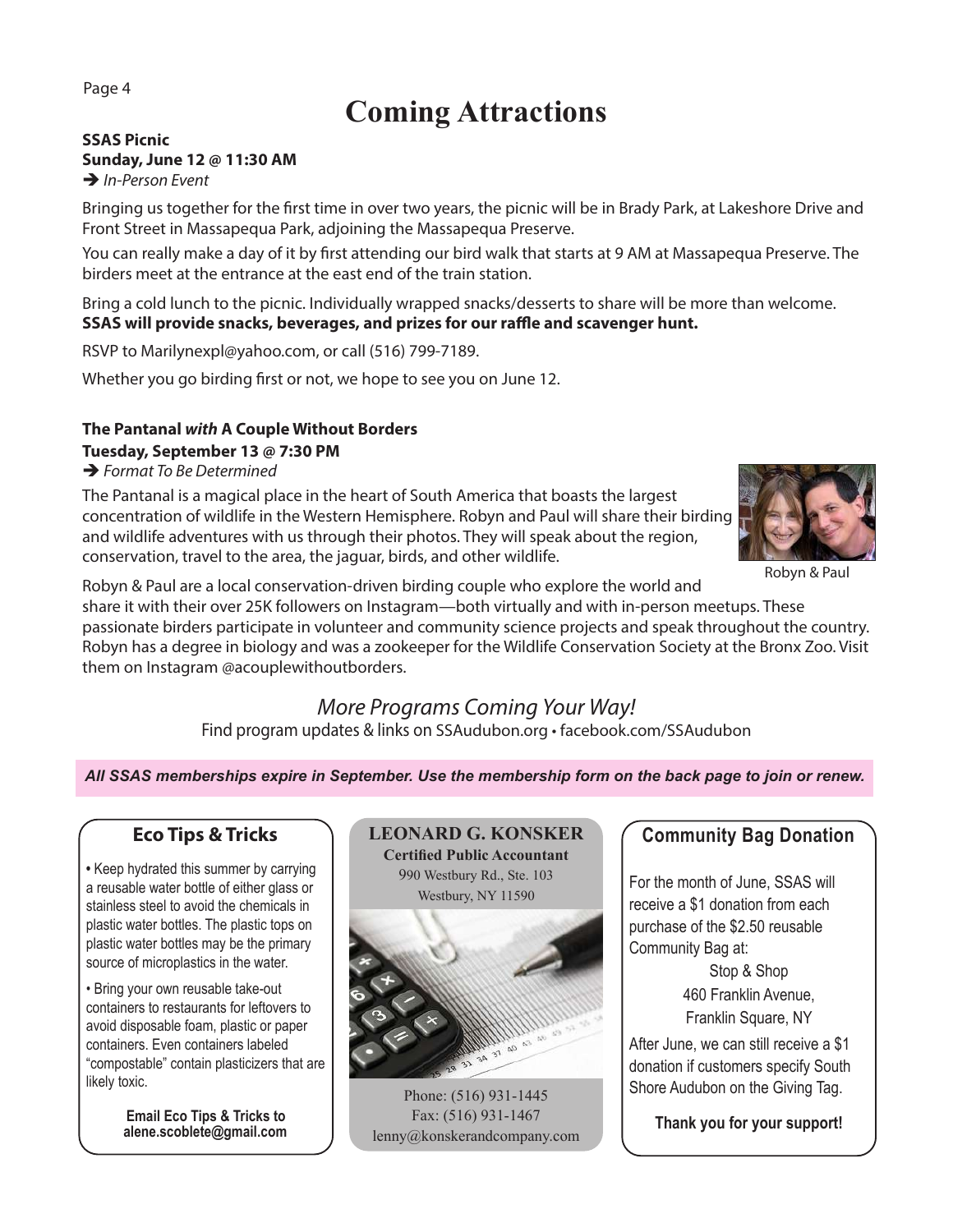### *Scobe Squawks*

*by Frank Scoblete*

#### *The Prairie Keepers: Secrets of the Zumwalt*  **by Marcy Cottrell Houle**



arcy Cottrell Houle is a terrific writer! *The Prairie Keepers* is her second book, her first being the outstanding *Wings for My Flight: The Peregrine Falcons of Chimney Rock*.

Frank Scoblete Processing Contract of Contract of Contract of Contract of Contract of Contract of Contract of Contract of Contract of Contract of Contract of Contract of Contract of Contract of Contract of Contract of Cont

Marcy volunteers to study the Zumwalt Prairie in Oregon for her graduate class. Ferruginous, Red-tailed, and Swainson's Hawks mysteriously dominated the area.

The Zumwalt encompasses about 200 square miles, and she must fathom its secrets all by her lonesome. Mostly on foot.

Her goal: "If I could document that the Zumwalt Prairie had an abundance of native hawks sequestered within it and then discover why—what lay behind its strange prosperity—this knowledge could then be translated to other places."

She encounters contentious scientists working for over a half dozen government agencies who all disagree heatedly about the Zumwalt. The ranchers, whose families have lived there for generations, clash with the environmentalists.

And just about everyone thinks Marcy is a woman ineptly doing a man's job.

Marcy's nascent ideas do not sit well with the scientists and a few of them continually lambast her.

Marcy has her adventures too. She is chased by an angry bull, only to escape him, and then to be run down by a herd of cattle that she eludes by climbing a tree to wait them out.

She also does the almost impossible by getting warring factions to help her tag the raptor chicks.

Her descriptions are magnificent! The interlocking ecology and the (indeed!) cattle herds have created an almost Eden-like area where raptors thrive.

Her conclusions dispel long-held myths about the land, the raptors, the cattle, and what a woman can and cannot do.

I recommend this book without reservations.  $\blacklozenge$ 

**Note:** Marcy Cottrell Houle will be our *On the Record* interviewee in the Fall 2022 issue of the *Skimmer*. To read more articles by Frank, visit frankscoblete.com.

### *Insights*

*by Jim Brown*

#### **Fighting Climate Change in a Troubled World**



I'm writing this Skimmer column for<br>the summer edition on **Earth Day**, 'm writing this Skimmer column for April 22. This day of celebration and action, first held in 1970, is a day devoted to support environmental protection of our planet. The official theme for this year's activities is

### **"Invest in Our Planet."**

2022's Earth Day events are occurring in a turbulent period, characterized by a virulent pandemic, war, and rapid, deadly climate change. In days leading up to Earth Day the South Shore Audubon Society has worked to "invest in our planet."

We have been lobbying government representatives to pass important environmental bills—**Birds and Bees Protection Act, Fossil Fuel Subsidy Elimination Act, Teachers' Fossil Fuel Divestment Act**, and others. We were especially heartened by recent legislation passed as part of Governor Hochul's budget that strengthens the NYS Freshwater Wetlands Protection Act, protections sought by a broad coalition of environmental groups.

Recent climate news, however, has been as bleak as ever, if not more so. Events in recent weeks have included South African floods claiming over 400 lives; a report that temperatures in Antarctica have risen above normal levels, reaching 70 degrees Fahrenheit, thereby threatening massive loss of glacial ice; and extensive Arizona wildfires affecting 20,000 acres of land already parched by a megadrought are ravaging the American Southwest.

**Time is running out for us**—the latest IPCC (Intergovernmental Panel on Climate Change) report gives humanity just three years to reduce emissions by half to keep warming below 1.5 degrees Centigrade.

We simply must make rapid social, political and economic changes at all levels of global society if we are to beat climate change and survive.

**International cooperation is critical.** Likewise with solutions to combating pandemics and avoiding wars—wars mixed up with a tragic reliance on fossil fuels, whether in Ukraine, Yemen, Libya or Iraq. We environmentalists cannot ignore the larger picture.  $\blacklozenge$ 

Page 5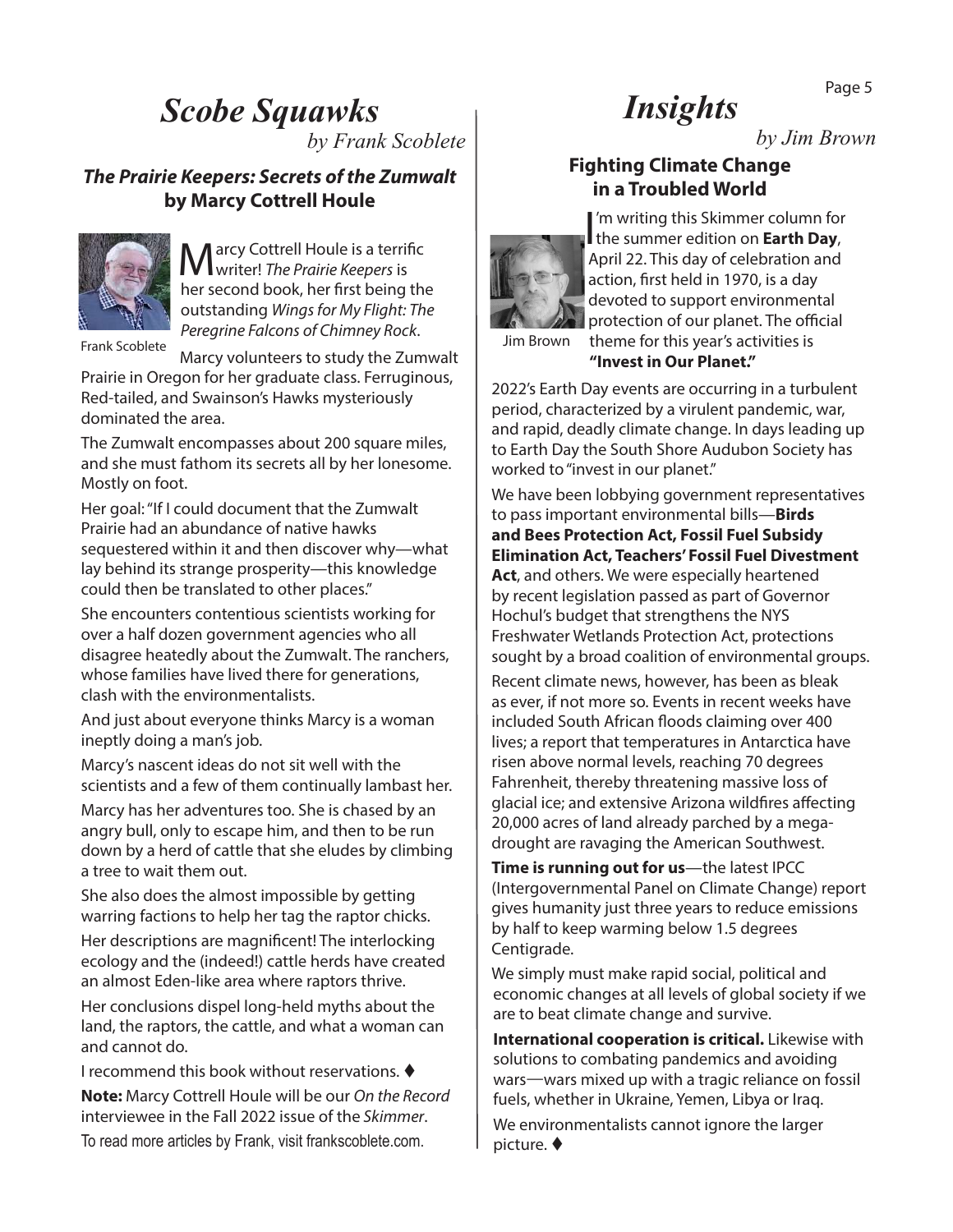Page 6

### **The Borowsky Report**

*by Betty Borowsky*

#### **Altruism in a Bird?**

Biologists have long viewed so-called altruism—where one individual helps another without getting anything in return with skepticism.

For example, many fish species visit "cleaner shrimp" and allow the shrimp to pick off the fish's parasites—which must be a great relief to the fish. But the shrimp benefits too, because it consumes the parasites it removes.

I recently read a report\* in which an altruistic act really seems to be altruistic. At least it is not at all evident how in the world the doer benefits from it.

Two scientific investigators wanting to gather more information about Australian Magpies' social behaviors, spent months perfecting a tiny remote tracking device that would record intimate behavioral details. They expected to gather data from these devices as long as the bird lived.

Here's what happened:

"…we found out how quickly magpies team up to solve a group problem. Within ten minutes of fitting the final tracker, we witnessed an adult female without a tracker working with her bill to try and remove the harness off of a younger bird. Within hours, most of the other trackers had been removed. By day three, even the dominant male of the group had its tracker successfully dismantled."

The authors don't say whether the birds were genetically related to each other or not. If so, there would be a good reason for them to help each other, to foster the continuity of the family's specific gene set.

But if they weren't related, isn't it nice to think that maybe another species has a social conscience?  $\blacklozenge$ 

\* Joel Crampton, Celine H. Frère, Dominique A. Potvin, 2022. Australian Magpies Gymnorhina tibicen cooperate to remove tracking devices. *Australian Field Ornithol- ogy*, 39: pp. 7-11.

# *Through Guy's Eyes*

**Plum Island: You've Come a Long Way Baby!** 

*by Guy Jacob*

Plum Island's history is an intriguing mix of fact and fiction, as well as a bit of genuine mystery. And in the last two decades, its fate has been in peril. SSAS is one of 118 Connecticut, New York, and national groups dedicated to the preservation of this national treasure through our

Guy Jacob

membership in the Preserve Plum Island Coalition.

Plum Island is an 840-acre isle between Orient Point and Fishers Island. Part of the island has long been the home of a federal research facility, which is being relocated to Kansas; the rest has remained a sanctuary for wildlife and native plants.

When federal and state governments identified 33 stewardship sites

around Long Island Sound, they called Plum Island and the surrounding Gull Islands an "exemplary" habitat area deserving of special protection.

Plum Island is largely pristine, a rarity in the New York Metropolitan area. About three-quarters of the island has been intact since Fort Terry was deactivated in 1949 after World War II.



Courtesy Plum Island Coalition preserveplumisland.org

Plum Island's biodiversity includes more than 250 species of birds (60+ endangered or threatened), and about 1,000 seals. The coalition's advocacy in rescuing the island's biodiversity has also protected Long Island Sound's water quality as well as the island's value as a carbon sink.

In 2008, Congress ordered the sale of this environmentally sensitive land in Southold Town, about 1½ miles off Orient Point, to the highest bidder. A dozen years and much effort later, a provision in a 2020 bill took it off the auction block, and it will now be offered to other federal agencies. If none are interested, it would then be offered to the state, then local municipalities.

A 2020 Plum Island Coalition report recommended conserving this unique landmass as a sanctuary for wildlife, preservation of the Army fort, guided tours, an educational facility on the island's east side and a research facility on the west side.

The coalition now seeks to convince Governor Hochul to ask President Biden to designate the island as a National Monument. The Town of Southold supports the proposal as does the Long Island Regional Planning Board.

Conservation of natural resources often takes time and patience. Plum Island's advocates have demonstrated much of both.

Call To Email Governor Hochul:

governor.ny.gov/content/governor-contact-form

ACTION

Tell her to seal the island's preservation deal by advocating for a new National Monument.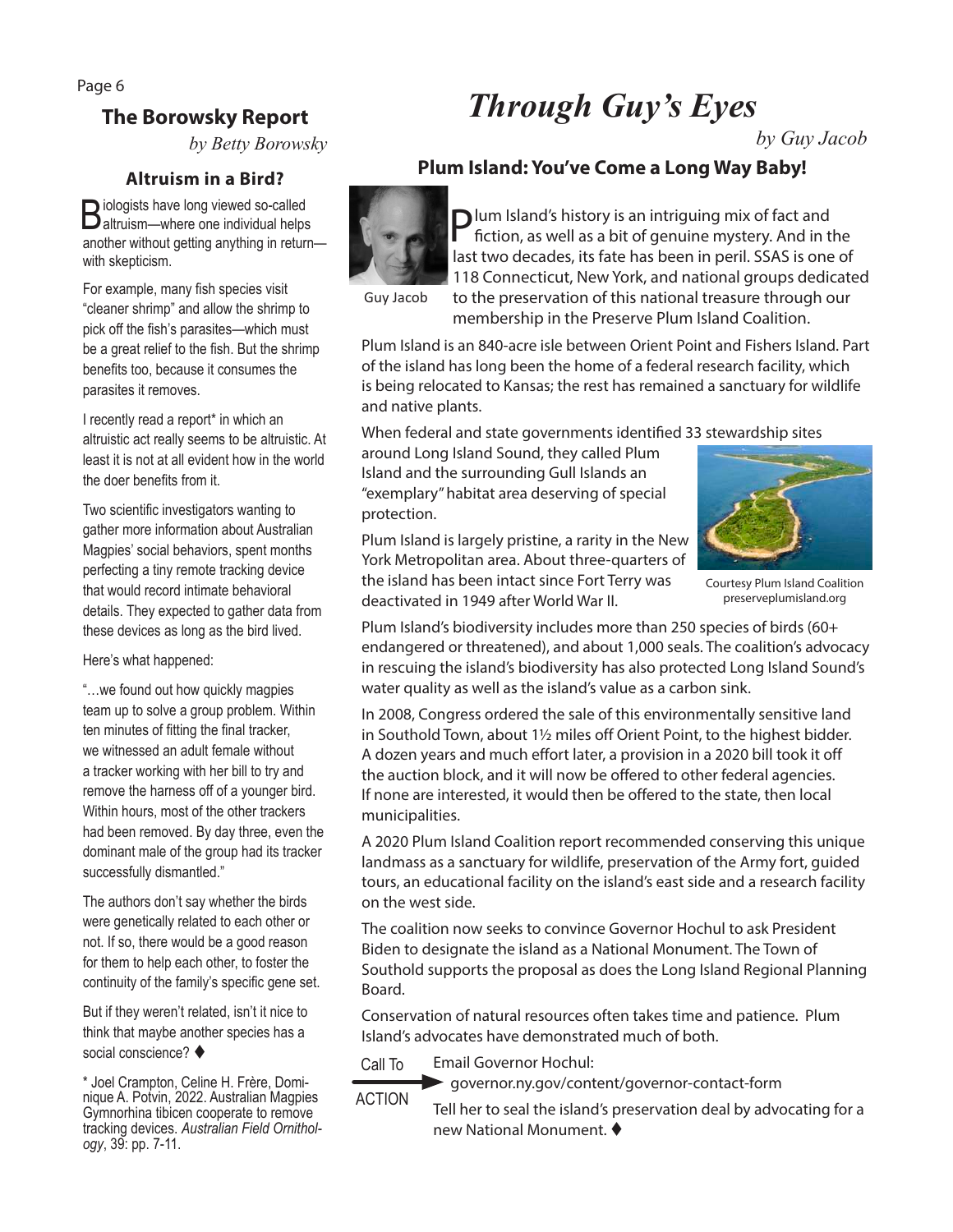#### Page 7

### *Going Native***: Volunteer Gardeners Needed**

*by Betty Borowsky & Louise DeCesare*



Betty Borowsky

**Enjoy the Outdoors!** e offer two opportunities for volunteer gardeners.

The Friends of the Hempstead Plains welcomes you to help maintain the **Native Prairie Plant Demonstration Garden**. There are many tasks involved, including the removal of alien species. Contact Betty Borowsky at bborow@optonline.net or call (516) 764- 3596 for current information. Visit: friendsofhp.org.

And/or, help us at **Tackapausha Native Garden** in Seaford. We meet each month on the first Saturday from 10 AM – Noon and the third Tuesday from 3 – 5 PM. To learn more, contact Louise DeCesare at Lmdecesare128@gmail.com or call (917) 548-6974.



Louise DeCesare

**Make New Friends!**

### **Michael Sperling Bird Sanctuary Update**

*by Brien Weiner*

ur sump-to-bird sanctuary project has truly taken wing thanks to the generous support of many individuals and organizations:

• Nassau County Soil and Water Conservation District for a \$10,000 grant and Long Island Conservancy for a \$5,700 matching grant to continue habitat restoration

• John Zarudsky and the Town of Hempstead Department of Conservation and Waterways for donating many native trees, shrubs, and grasses from their nursery

• Plainedge High School Science Honor Society for helping us remove invasive vegetation and install neighborhood storm drain medallions

• Massapequa High School AP Environmental Science students for testing methods of removing mugwort • Hofstra University Media Action students for

creating media about the Sanctuary

Special thanks to our partner Spadefoot Design and Construction for their invaluable guidance and work in creating the Sanctuary and bringing the community together in the effort.

And finally, thank you to our members who contributed to the Michael Sperling Memorial Fund.

We are now able to remove remaining invasive vegetation and completely fill the sump's basin with native plants; we've also expanded the forest,

created a new pond, and put down mulch. Our nesting Killdeer have returned to give the Sanctuary their approval!

To make a donation, send your check to South Shore Audubon Society, PO Box 31, Freeport, NY 11520-0031. Write Michael Sperling Memorial Fund on the memo line.

 For donations of \$200+, Spadefoot will design your own backyard bird sanctuary!



Nesting Killdeer at Sperling Bird Sanctuary/Courtesy L. DeCesare

Visit spadefootny.com or call (516) 225-8545.



Courtesy Danielle Scoblete

**The Wise Owl: Beating the Bird Flu**

Bird flu has been detected in wild birds in our region, so Audubon recommends removing feeders as a precautionary measure.

In the spring and summer, food resources are generally more abundant.

This is also a good time to wash feeders with soap and/ or bleach to reduce the chances of infection!

#### **Support SSAS with Amazon Smile**

Go to smile.amazon.com > Log into your Amazon account > Choose SSAS as your charity > Shop as usual

Prices remain the same, but SSAS receives 0.5% of eligible purchases.

*Thank you for your support!*